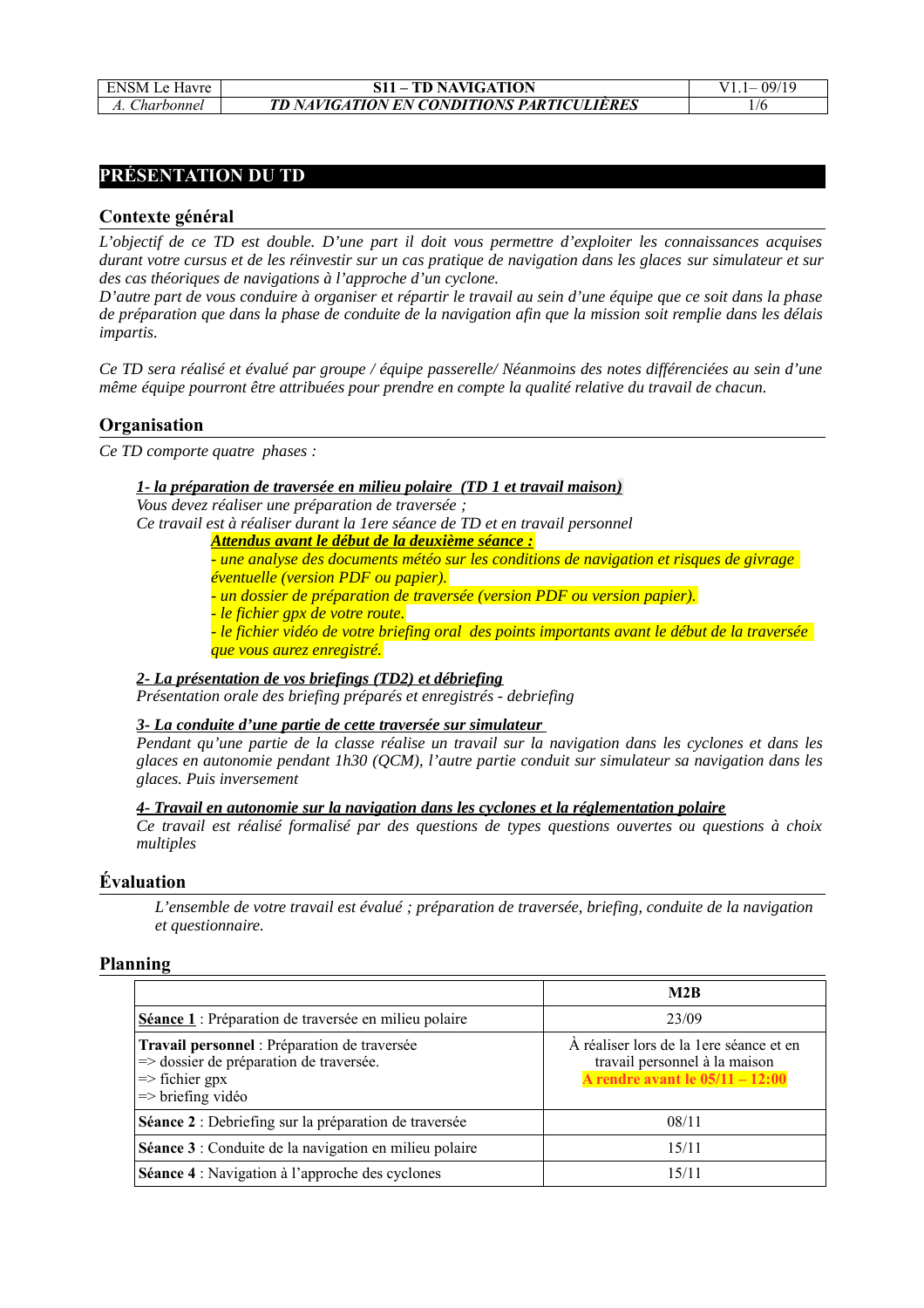| <b>ENSM</b> Le Havre |
|----------------------|
| <i>Charbonnel</i>    |

#### ENSM Le Havre **S11 – TD NAVIGATION** V1.1– 09/19 *A. Charbonnel TD NAVIGATION EN CONDITIONS PARTICULIÈRES* 2/6

### **PRELIMINARY INFORMATION ON THE RV SIKULIAQ**

You just have been recruited to work on the Research Vessel SIKULIAQ for her next mission that will begin in January 2020.

**RV** *Sikuliaq* is an [American](https://en.wikipedia.org/wiki/United_States) [research vessel](https://en.wikipedia.org/wiki/Research_vessel) owned by the [National Science Foundation](https://en.wikipedia.org/wiki/National_Science_Foundation) and operated by the [University of Alaska Fairbanks College of](https://en.wikipedia.org/w/index.php?title=University_of_Alaska_Fairbanks_College_of_Fisheries_and_Ocean_Sciences&action=edit&redlink=1) [Fisheries and Ocean Sciences.](https://en.wikipedia.org/w/index.php?title=University_of_Alaska_Fairbanks_College_of_Fisheries_and_Ocean_Sciences&action=edit&redlink=1)



*Illustration 2: Seward, home-port for RV SIKULIAQ*



*Illustration 1: RV SIKULIAQ*

Built in 2014. *Sikuliaq*, is home-ported in **Seward**, [Alaska.](https://en.wikipedia.org/wiki/Seward,_Alaska) Missions and capabilities

Sikuliaq allows up to 26 scientists and students to conduct multi-disciplinary studies in high latitude open seas, near-shore regions and single-year sea ice.

The major research opportunities include the effect of [climate change](https://en.wikipedia.org/wiki/Climate_change) and increased human use of Arctic regions on various issues such as ocean circulation and ecosystem dynamics.

One of the most advanced research vessels ever built, *Sikuliaq* has extensive scientific facilities. In addition to 209 m<sup>2</sup> of built-in laboratories, she can accommodate

two to four 20-foot scientific containers on the 405  $m^2$  aft deck.

### **Characteristics**

| Name:             | Sikuliaq                                                                 | Type:              | Research vessel                                                                                  |  |
|-------------------|--------------------------------------------------------------------------|--------------------|--------------------------------------------------------------------------------------------------|--|
| Namesake:         | Iñupiag for "young sea ice"                                              | Gross Tonnage:     | 9465t                                                                                            |  |
| Owner:            | National Science Foundation                                              | Dead weight:       | 5 500t                                                                                           |  |
| Operator:         | University of Alaska Fairbanks School of Fisheries and<br>Ocean Sciences | Length: over All   | $108,70 \; \mathrm{m}$                                                                           |  |
| Port of registry: | Seward, Alaska                                                           | Beam:              | $23,00 \; \text{m}$                                                                              |  |
| Ordered:          | 5 February 2010                                                          | Operational draft: | $6,30 \; \text{m}$                                                                               |  |
| Builder:          | Marinette Marine Corporation, Marinette, Wisconsin                       | Max draft:         | 7,8m                                                                                             |  |
| Cost:             | US\$200 million                                                          | Ice class:         | Polar Class 5                                                                                    |  |
| Yard number:      | 650                                                                      | Installed power:   | 1x main propeller<br>2 bow tunnel $(1500 \text{ kW})$<br>2 aft azimut (stb and Port 3 675 kW)    |  |
| Laid down:        | 11 April 2011                                                            | Propulsion:        | 3,429 GT / 1,028 NT / 1,556 DWT                                                                  |  |
| Launched:         | 13 October 2012                                                          | Speed:             | 14. knots<br>2 knots in $2.5$ feet $(0.76 \text{ m})$ ice                                        |  |
| Completed:        | 6 June 2014                                                              | Range:             | 18,000<br>nautical<br>miles<br>$(33,000 \text{ km})$<br>21,000 mi) at 10 knots (19 km/h; 12 mph) |  |
| Identification:   | IMO: 9578945<br>Call sign: WDG7520<br>MMSI: 338417000                    | Endurance:         | 45 days                                                                                          |  |
| Status:           | In service                                                               | Capacity:          | 24 science berths<br>2–4 20-feet science vans                                                    |  |
|                   |                                                                          | Accommodation:     | $20 (+2)$ for crew<br>26 for scientific staff                                                    |  |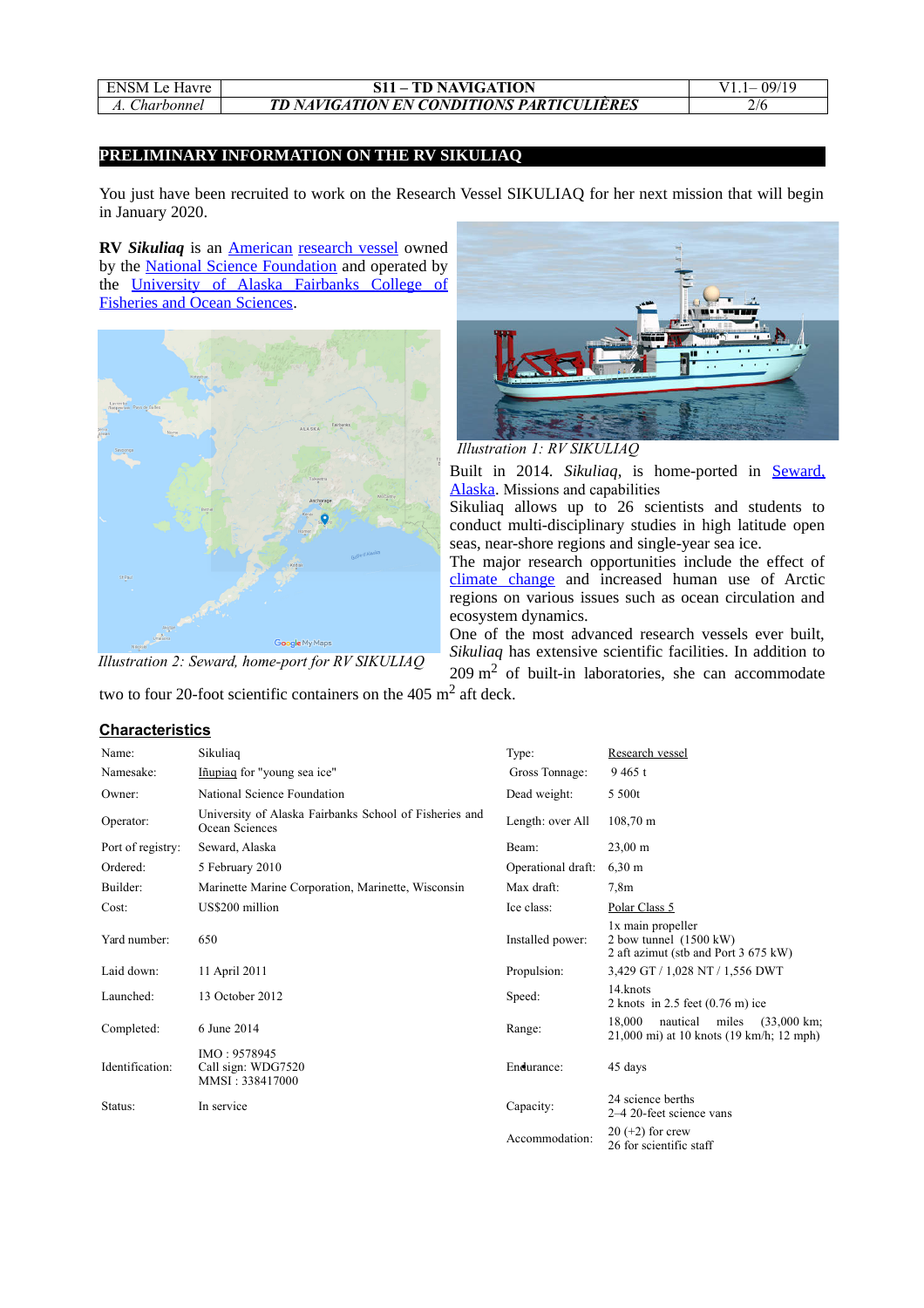| <b>ENSM Le Havre</b> |  |
|----------------------|--|
| A Charbonnel         |  |

# **MISSION**

RV SIKULIAK is actually involved in a six month mission in arctic sea and her present position today is about 75° 10,5'N / 142° 23,5'W.

You will part of the next mission that will begin in January 2020..

This new research mission will be shorter and will lead you from Kotzbue port (66° 49,2'N / 162° 25,7W) to Valdez Port (61° 05' N /146° 25'W).

# **Mission director's instructions**

The mission director give you the following informations about the navigation area for the mission :

- Boarding of the scientific staff at Kotzbue ( $66^{\circ}$  49,2'N /  $162^{\circ}$  25,7W);
- Bering Strait Passage ;
- passage between Unimak island and Unalaska island,
- navigation along the coast ,
- passage between Katmai National Park and Kodiak Island ;
- mooring in William Sound Sound for tree days
- Landing at Valdez port  $(61^{\circ} 05' N / 146^{\circ} 25' W)$ .



*Illustration 3: Mission RV Sikuliaq- jan. 2020 [https://drive.google.com/open?id=12c1Igg8yiIE5DRXHk9HTLTy8zMr2\\_aFU&usp=sharing](https://drive.google.com/open?id=12c1Igg8yiIE5DRXHk9HTLTy8zMr2_aFU&usp=sharing)*

With this informations, you have to make the passage planning for this mission.

As you are a junior officer, a senior officer (the instructor) can help you if needed and check your work from time to time (during the session or by e-mail).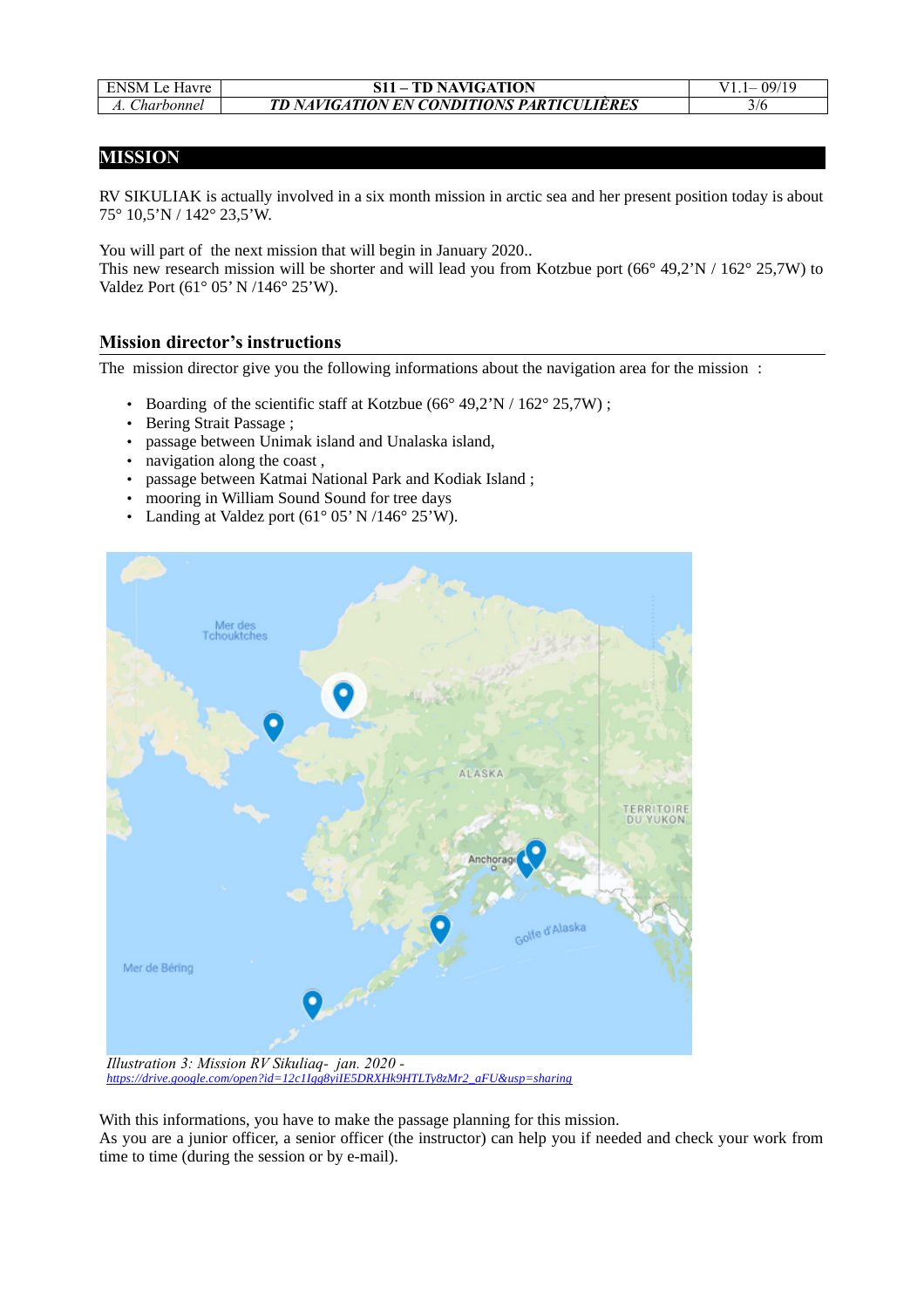| <b>ENSM Le Havre</b> | <b>S11 – TD NAVIGATION</b>                       | $V11 - 09/19$ |
|----------------------|--------------------------------------------------|---------------|
| A. Charbonnel        | <b>TD NAVIGATION EN CONDITIONS PARTICULIERES</b> | 4/6           |

# **Captain's instructions**

The captain want you begin the passage planning for the mission and prepare a briefinh He give you a check list (see instructor for it)

He want that, at minimum, you do the following parts of passage planning.

# **1. List general informations on the passage planning**

- List the charts and nautical publications to be used (english, french, american ?) ;
- Define where the ship could face ice on the sea during the mission ;
- Define the restrictions in navigation due to the wildlife
- List the specific dangers and recommandations for the navigation in this area ;
- Define the channels/ frequencies to watch ;
- List the equipment and associated stations/navarea the ship will use to receive maritime safety information during the mission ;
- List the waypoints /speed / general information with the tracks.
- Define the safety parameters (for radar, ecdis, sounder, speed) for the passage planning.
- **2. Make a detail passage planning in the William sound bay** from the mooring area to Valdez berth n°1 the sailing directions informations
- List of waypoints,
- Notes
- Abort point/ no return, no go area
- Communications (report, call the captain/bosun/EcR, VTS, deck...)
- Prepare the notice of area (NOA) in Valdez port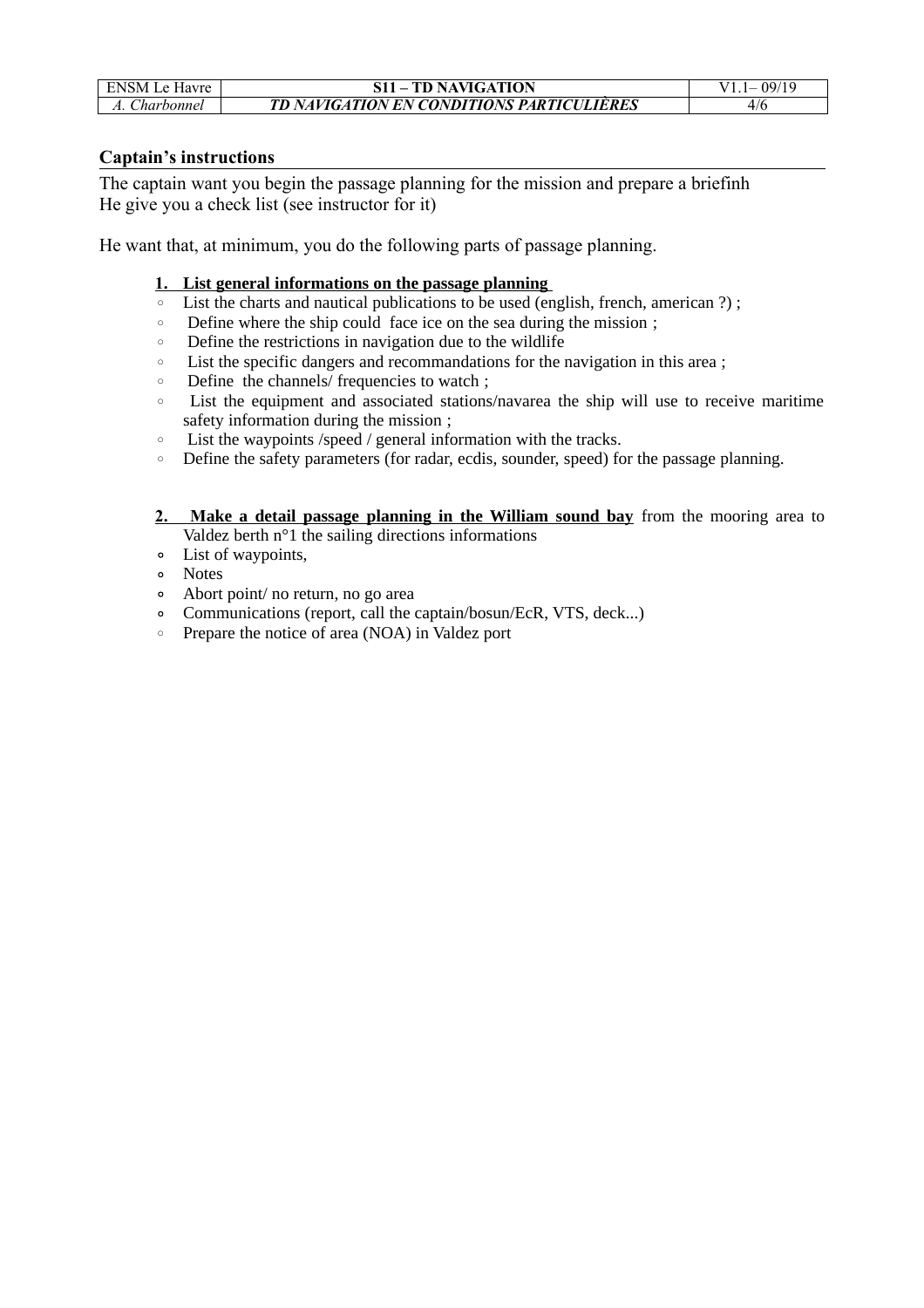| ENSM Le Havre | <b>S11 – TD NAVIGATION</b>                       | $V1 - 09/19$ |
|---------------|--------------------------------------------------|--------------|
| A. Charbonnel | <b>TD NAVIGATION EN CONDITIONS PARTICULIERES</b> |              |

## **ASSIGNMENTS**

### **Working instructions**

*1- For all assignment you are working in team. So organize and share the work between the members of your team . Don't lose time ; during the first tutorial you have to proceed from stage 0 to stage 3 ( and stage 3 will be finish in home work).*

*2- To do thos assignment, you should usee nautical publications (online and paper version), links on Vega, Open CPN.*

*3-Before the tutorial n°2, you have to give back to the instructor before 05/11 – 12:00:*

- *the evaluation of the present navigational condition (pdf or printed version)*
	- *the passage planning (pdf or printed version) ;*
	- •*the gpx file of your planning passage ;*
	- •*the file of the video of your briefing*

*To achieve this goal you have to finish the assignment in homework.*

As asked by the mission director you will prepare the passage planning of the mission. But as your mission begins in few months and as you are inquisitive, you decide a have a rapid look to see what are the present navigational conditions for Sikuliaq.

## **Stage 0 : Evaluation of present navigational conditions**

 *During Tutorial 1 : Search and analyze the weather and sea ice charts*

Find the weather and sea ice analysis and forecast charts, safetynet forecast for the position 75° 10,5'N / 142° 23,5'W.

**Analyze the charts and images and define if the Sikuliaq is sailing in ice coverage. If yes what is the type of the ice ? Can the RV Sikuliaq navigate in the ice eastward ?** 

**Define the weather condition at this position (use radiofax charts, safetynet information and ice charts).**

**Is there any risk of icing ? List the conditions foricing ?**

### **Stage 1 : Appraisal**

 *Tutorial1 : Search and list nautical publications (10 minutes)*

First, **search on the web and list the nautical publications** which are necessary for the passage planning-- (nautical publications and charts).

You can have informations from french, american and englsh services. Is there a service better than another ?